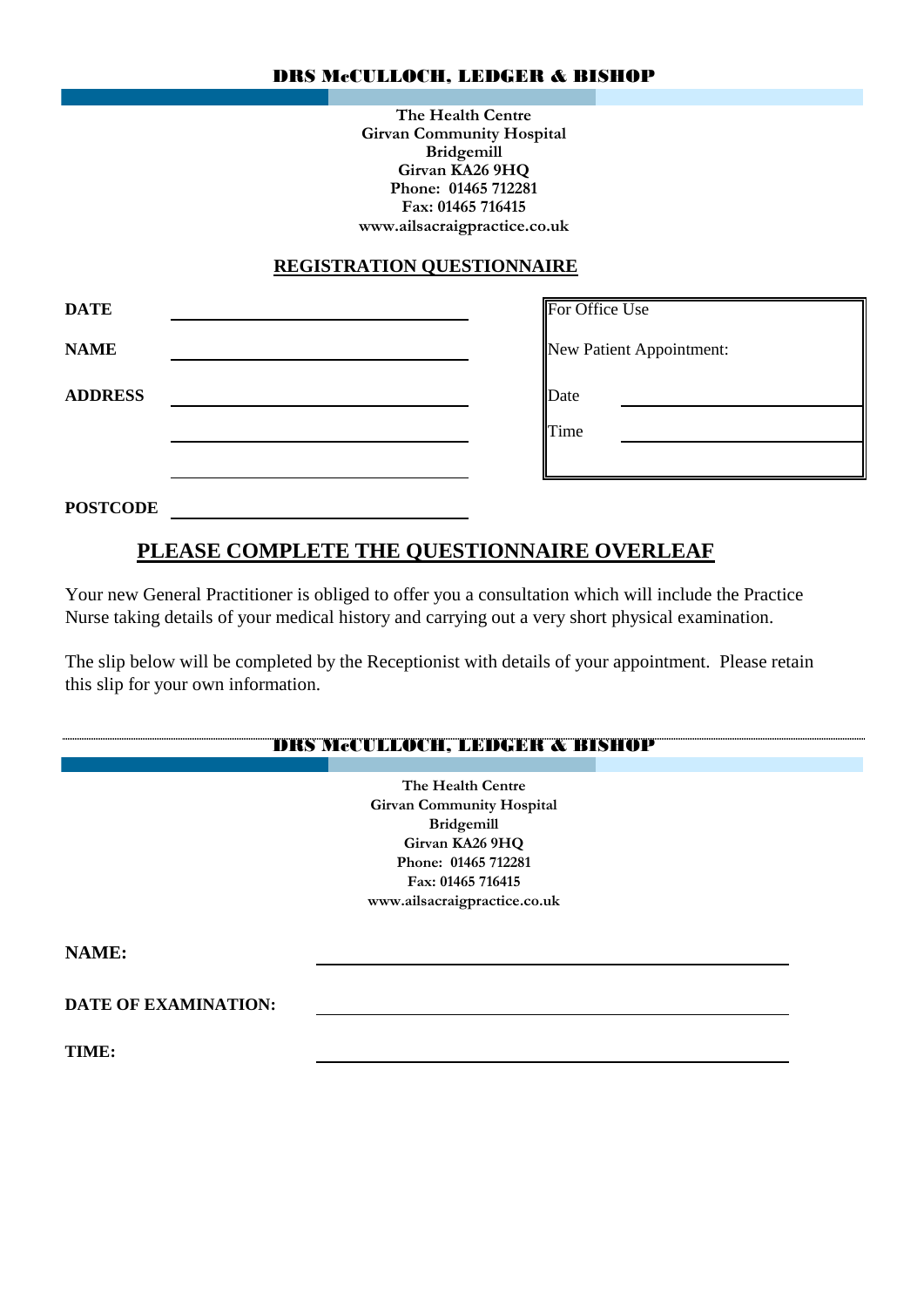### **REGISTRATION QUESTIONNAIRE**

|                 | <b>FORENAME:</b>                                              |        |                                                                                          |        |
|-----------------|---------------------------------------------------------------|--------|------------------------------------------------------------------------------------------|--------|
|                 | <b>SURNAME:</b>                                               |        |                                                                                          |        |
|                 | <b>MAIDEN NAME:</b>                                           |        |                                                                                          |        |
| <b>ADDRESS:</b> |                                                               |        |                                                                                          |        |
|                 |                                                               |        |                                                                                          |        |
|                 |                                                               |        |                                                                                          |        |
|                 | POSTCODE:                                                     |        |                                                                                          |        |
|                 | TELEPHONE NUMBER:                                             |        | <u> 1989 - Johann Barbara, martxa alemaniar a</u>                                        |        |
|                 | <b>MOBILE NUMBER:</b>                                         |        |                                                                                          |        |
|                 | <b>DATE OF BIRTH:</b>                                         |        |                                                                                          |        |
|                 | <b>OCCUPATION:</b>                                            |        |                                                                                          |        |
|                 | <b>MARITAL STATUS:</b>                                        |        |                                                                                          |        |
|                 | 1. Do you have, or have you had, any serious illness?         |        |                                                                                          | YES/NO |
|                 | If yes, please detail these briefly together with dates.      |        |                                                                                          |        |
|                 |                                                               |        |                                                                                          |        |
|                 | 2. Are your immunisations complete (e.g. Tetanus, Polio etc)? |        |                                                                                          | YES/NO |
|                 |                                                               |        |                                                                                          |        |
|                 | 3. Do you suffer from any allergies?                          |        |                                                                                          | YES/NO |
|                 | If yes, please give details                                   |        |                                                                                          |        |
|                 |                                                               |        |                                                                                          |        |
|                 |                                                               |        |                                                                                          |        |
|                 | 4. Are you taking any medication at present?                  |        |                                                                                          | YES/NO |
|                 | If yes, please list all the medicines you take                |        |                                                                                          |        |
|                 |                                                               |        |                                                                                          |        |
|                 | 5. Have you been tested for breast or cervical cancer?        |        |                                                                                          | YES/NO |
|                 | If yes, when was the test done, and with what result?         |        |                                                                                          |        |
|                 |                                                               |        |                                                                                          |        |
|                 |                                                               |        |                                                                                          |        |
|                 | 6. Do you smoke?                                              | YES/NO | If yes, how many per day?                                                                |        |
|                 | 7. Do you drink alcohol?                                      | YES/NO | If yes, how much per week?                                                               |        |
|                 | 8. Do any diseases run in your family (e.g. Heart Disease,    | YES/NO |                                                                                          |        |
|                 | <b>High Blood Pressure, Diabetes etc)?</b>                    |        |                                                                                          |        |
|                 | If yes, please give details                                   |        |                                                                                          |        |
|                 |                                                               |        |                                                                                          |        |
|                 | <b>Signed</b>                                                 |        | Date                                                                                     |        |
|                 |                                                               |        |                                                                                          |        |
|                 |                                                               |        | Thank you for completing this questionnaire<br><b>DRS McCULLOCH, LEDGER &amp; BISHOP</b> |        |
|                 |                                                               |        |                                                                                          |        |